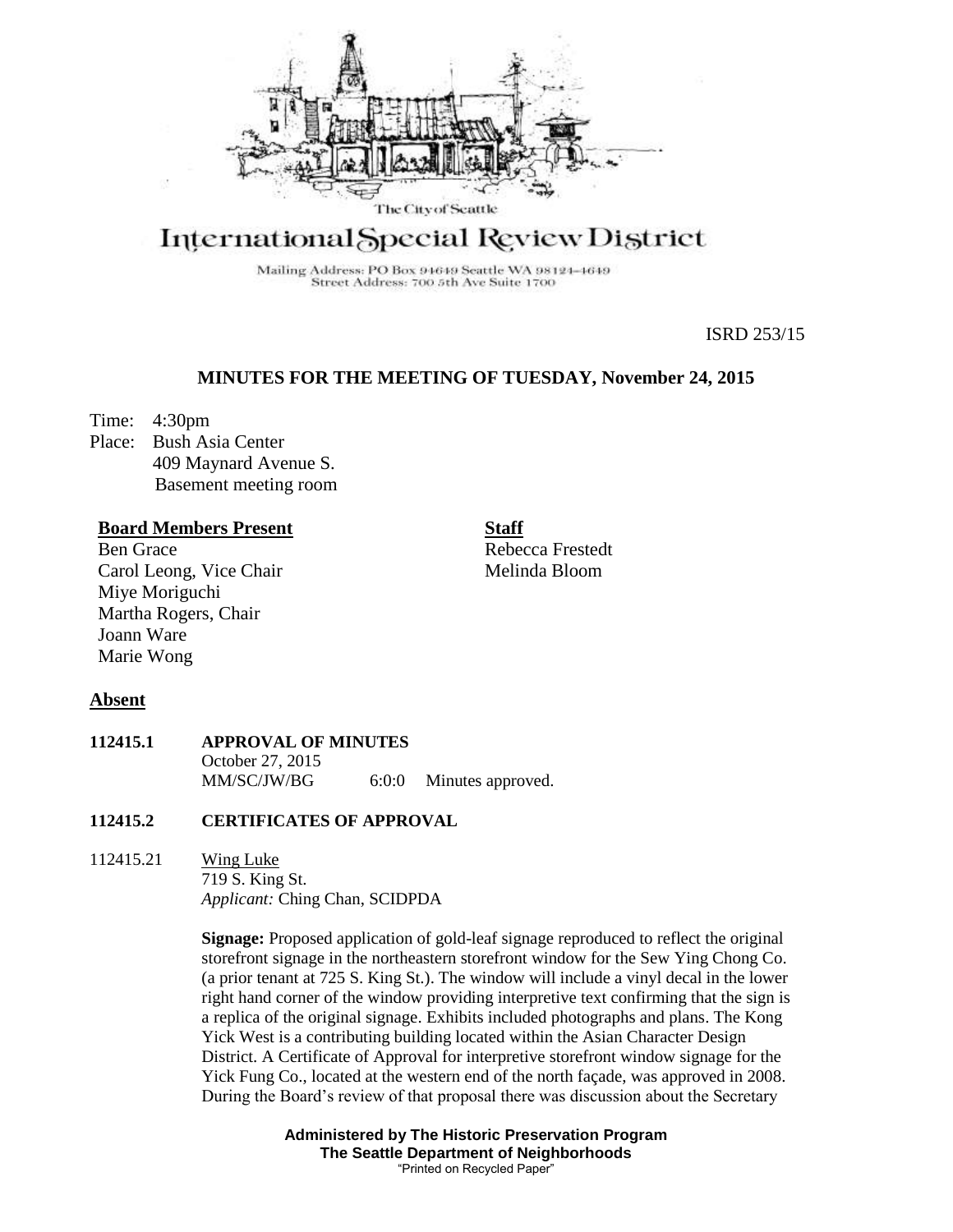of the Interior's Standard #3, which states: "Each property shall be recognizes as a physical record of its time, place and use. Changes that create a false sense of historic development, such as adding conjectural features or architectural elements from other buildings shall not be undertaken." The addition of interpretive signage confirming that the gold-leaf sign was not original, was required as a condition of the approval. This type of interpretive signage may not be appropriate in other storefronts or locations within the District.

Applicant Comment:

Ching Chan provided context of the site and project and explained they had received an OED Façade Improvement grant that helped to fund this project.

Cassie Chinn, Wing Luke Museum, commented on the success with the Yick Fung installation and its ability to enhance the historic roots of the building. She said that 8<sup>th</sup> and King is a prime location and it will be good to enhance it. She said the proposed signage will hearken back to what is on the earliest photos. She said that the Sew Ying Chong business was original to the building and she noted the ties to Ron King, an active member of the community. She said they love the tie to an active and engaged property owner who can share oral histories and archival material. She said they will share the very compelling story of Mr. King's mother who was a U. S. Citizen who lost her citizenship when she married a Chinese citizen. Mr. King will donate furniture from his family. She said the question became, what could this sign originally have looked like. Other businesses of the era, such as Yick Fung, featured signage with capital letters, arched, hand-painted signs. She said that PhD student who specialized in overseas laborers assisted with the research and selection of the appropriate Chinese characters. Joulie Deng will do the calligraphy. Responding to questions, she explained that the lettering will be done in reverse on the interior; it will not be in direct sun and should be durable.

Public Comment: There was no public comment.

Board Discussion:

Ms. Rogers supported replicating what was done with the Yick Fung installation.

Ms. Leong said she was excited about the project and said that for the community it is important to have concrete history in this format about the pioneers of this neighborhood. She said it was a difficult time period for people and the hardships they endured. She noted her personal connection - that her family probably shopped there.

Ms. Moriguchi said the tie to the museum reinforces the museum's mission.

Ms. Rogers said the original store operated briefly and asked if more history would be included about the other businesses that have occupied the storefront.

Ms. Chinn said the sign is symbolic and will serve as a touchstone to engage people in a specific story and an entry point to learn about what followed. She said the store was open a brief period of time and the museum has information and materials related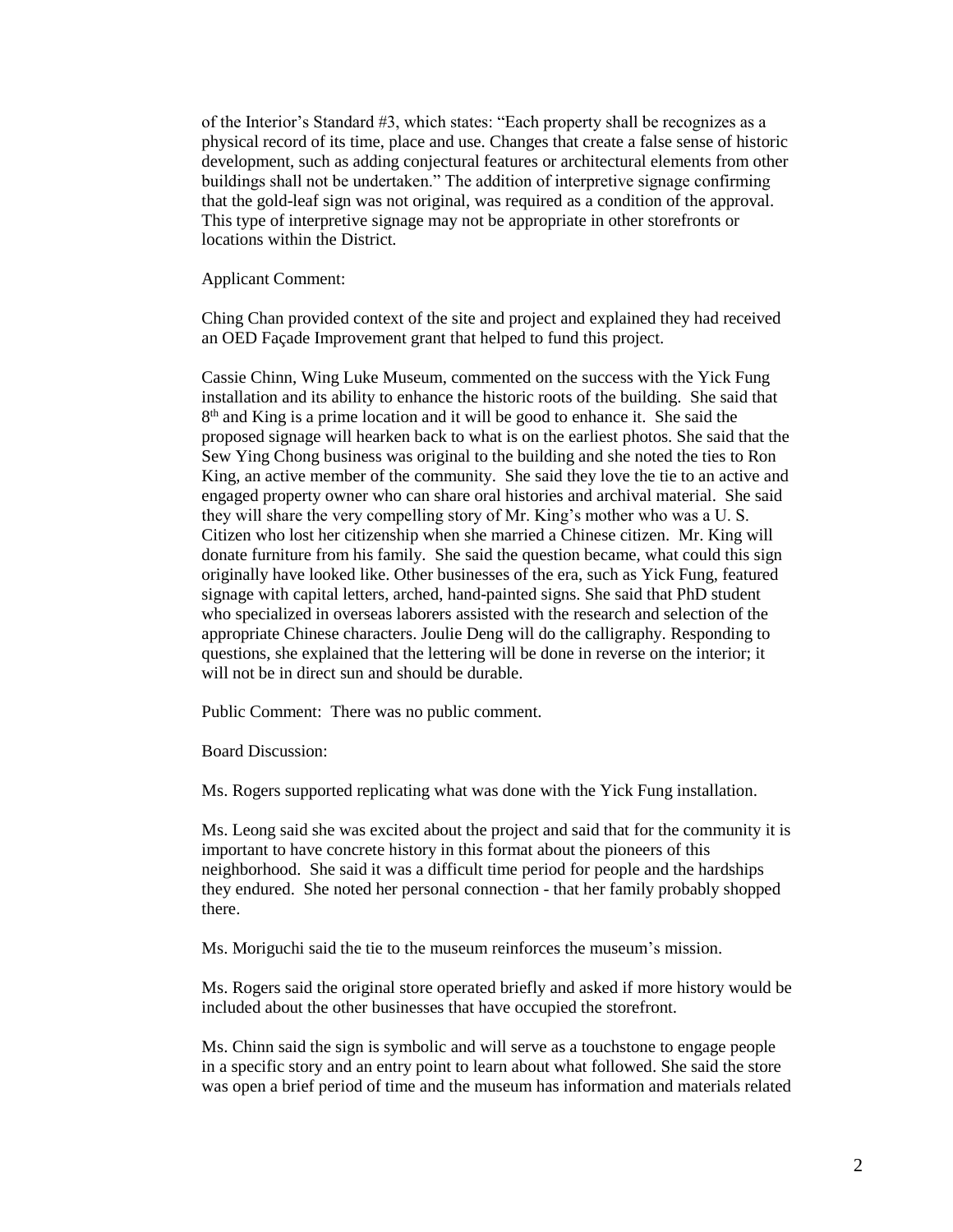to businesses that came later. She said that there are unused hotel rooms upstairs and they could expand there with the story of the King family.

Ms. Leong asked if history of the other store will be included.

Ms. Chinn said it could be as part of walking tour; this window gives a spot to talk with folks.

Ms. Leong said to make sure that all businesses that were there are acknowledged verbally and written. She said the rich history should be captured.

Ms. Chinn said they could make adjustments to the interpretative vinyl.

Action: I move that the International Special Review District Board recommend approval of a Certificate of Approval for signage.

The Board directs staff to prepare a written recommendation of approval based on considering the application submittal and Board discussion at the November 24, 2015 public meeting, and forward this written recommendation to the Department of Neighborhoods Director.

The proposed signage meets the following sections of the **International Special Review District Ordinance and** a**pplicable Design Guidelines:**

## **SMC 23.66.030 – Certificates of approval – Application, review and appeals**

**SMC 23.66.338 – Signs**

#### **Secretary of the Interior Standard**

**#3.** Each property shall be recognizes as a physical record of its time, place and use. Changes that create a false sense of historic development, such as adding conjectural features or architectural elements from other buildings shall not be undertaken.

**#10.** New additions and adjacent or related new construction will be undertaken in such a manner that, if removed in the future, the essential form and integrity of the historic property and its environment would be unimpaired.

MM/SC/BG/JW 6:0:0 Motion carried.

112415.22 Yesler Bridge

Yesler Bridge over 4<sup>th</sup> Ave. S. *Applicant:* Amanda Tse, Seattle Dept. of Transportation

Ms. Frestedt explained the proposed alterations to the bridge including replacing portions of the bridge, restoring portions of the bridge, alterations to the public rights of way including paving, guard rails, street lights, and sidewalks. She said the proposal includes rehabilitation of the east abutment wall. Exhibits included historic property assessment, photographs, plans and specifications. The bridge is a contributing structure located outside of the Asian Character Design District. The majority of the bridge is located within the Pioneer Square Historical District. A Certificate of Approval from both the ISRD Board and the Pioneer Square Board (PSB) will be required. The ISRD Board and the PSB have received briefings and conducted site visits throughout the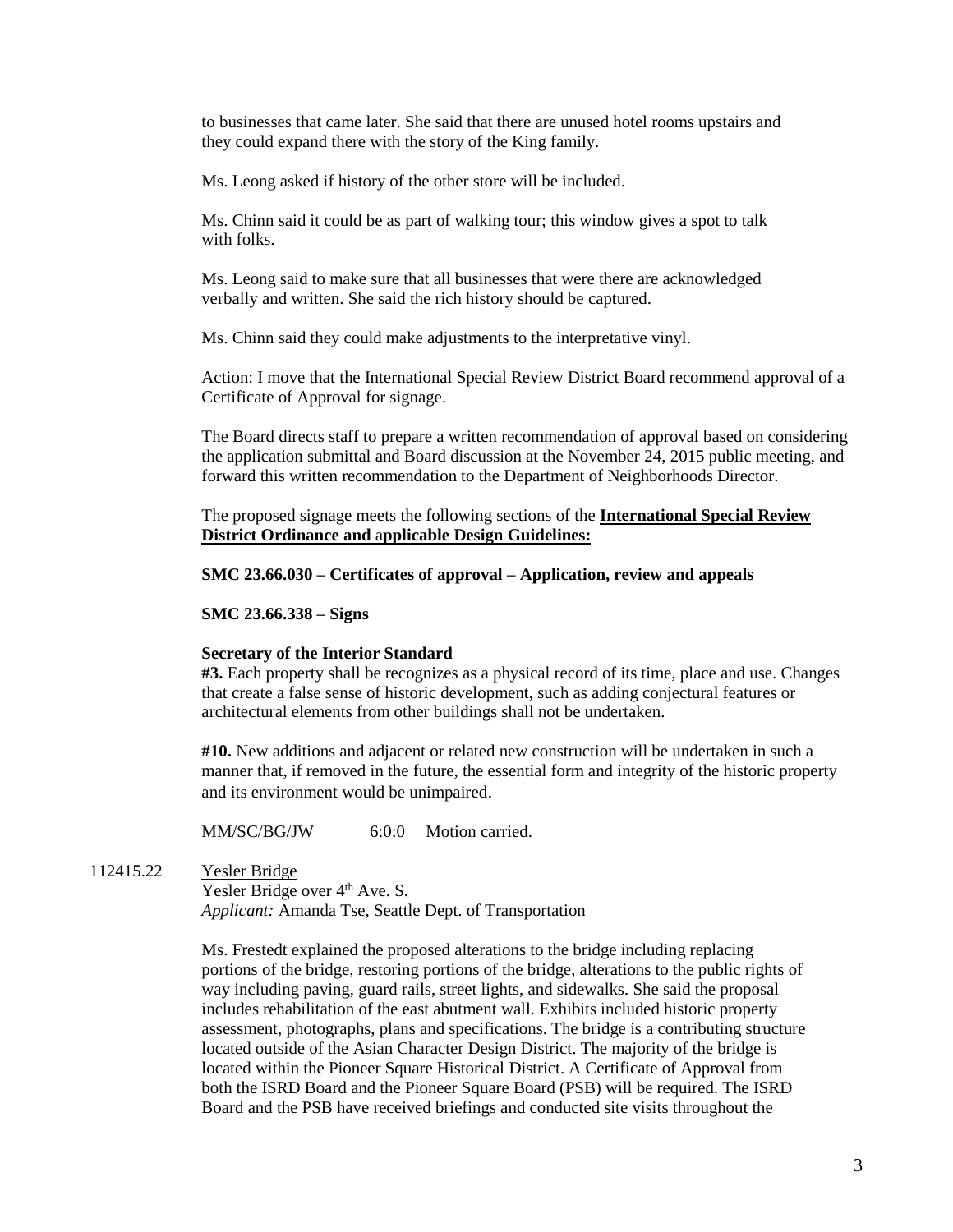development of the proposal. The ISRD Board received briefings in May 2015, March 2014 and November 2012. This project required a SEPA review. SDOT issued a Determination of Non-Significance (DNS) on November 2, 2015.

Applicant Comment:

Amanda Tse, SDOT, introduced the project and provided context and an overview of project goals. She said the bridge was built 100 years ago. She reported that the bridge is in a deteriorated condition and the original design doesn't meet current standards; she noted the low vertical clearance. She said the abutment walls are deteriorated and rehabilitation is needed. She said they will change from a three-span to a one span superstructure with no interior columns but that they will preserve historical character defining elements. Character defining elements were identified as: fascia girders, columns and cladding, pedestrian railings, column capitals, fascia girder corbels, and decorative lights on the north elevation. She said that east abutment wall will be rehabbed and the west abutment wall will be replaced. She said they will install ADA programs at the Yesler and Terrace intersection and they will re-channelize 4<sup>th</sup> Avenue. She reported they will replace the existing traffic railing with two tubes and will replace a three globe pole lamp with a two globe pole. She said they will add curb bulb and ramp. She said the existing pedestrian rail will be refurbished and they will add steel cable to augment existing openings reducing them to 4". She said they will reconstruct the sidewalk. She reported that various alternatives had been explored.

Donn Hogan, architect with HDR (consultant), said they worked to retain as much historic character as possible. He said they will retain rails on both sides and will refurbish as much as possible. He said they will replace some components to bring up to code and wire cable will be inserted into open areas of railing. He said they will replace rail segments with like-kind with some new vertical posts attached to new concrete deck. He showed side-by-side comparison of as-built and replacement tee posts that exist today. He referred to changes to the pedestrian rail ("Newell posts") over time. He said they will put in a 4" curb to prevent things falling below. He said they will replace underdeck LED lights. He said they will retain the angled rail. He said they will replace three-globe lights with two-globe lights that will provide more light for less energy and have color correct capability. He said the diameter will be the same but there will just be fewer.

Ms. Frestedt said that in upgrade globes to LED some have a diffuser that is visible through the globe; she noted concern about that.

Mr. Hogan said he would have to verify Kelvin range. He said that the walls will be painted St. Helens gray and the roads and sidewalk will have lampblack added. He said they will use paint and pigmented sealers.

Ms. Tse went over construction closures and detours.

Public Comment:

Kathleen Conner, DOPAR, was interested in impacts to City Hall Park. She said that the character has been kept and she is pleased with the proposal.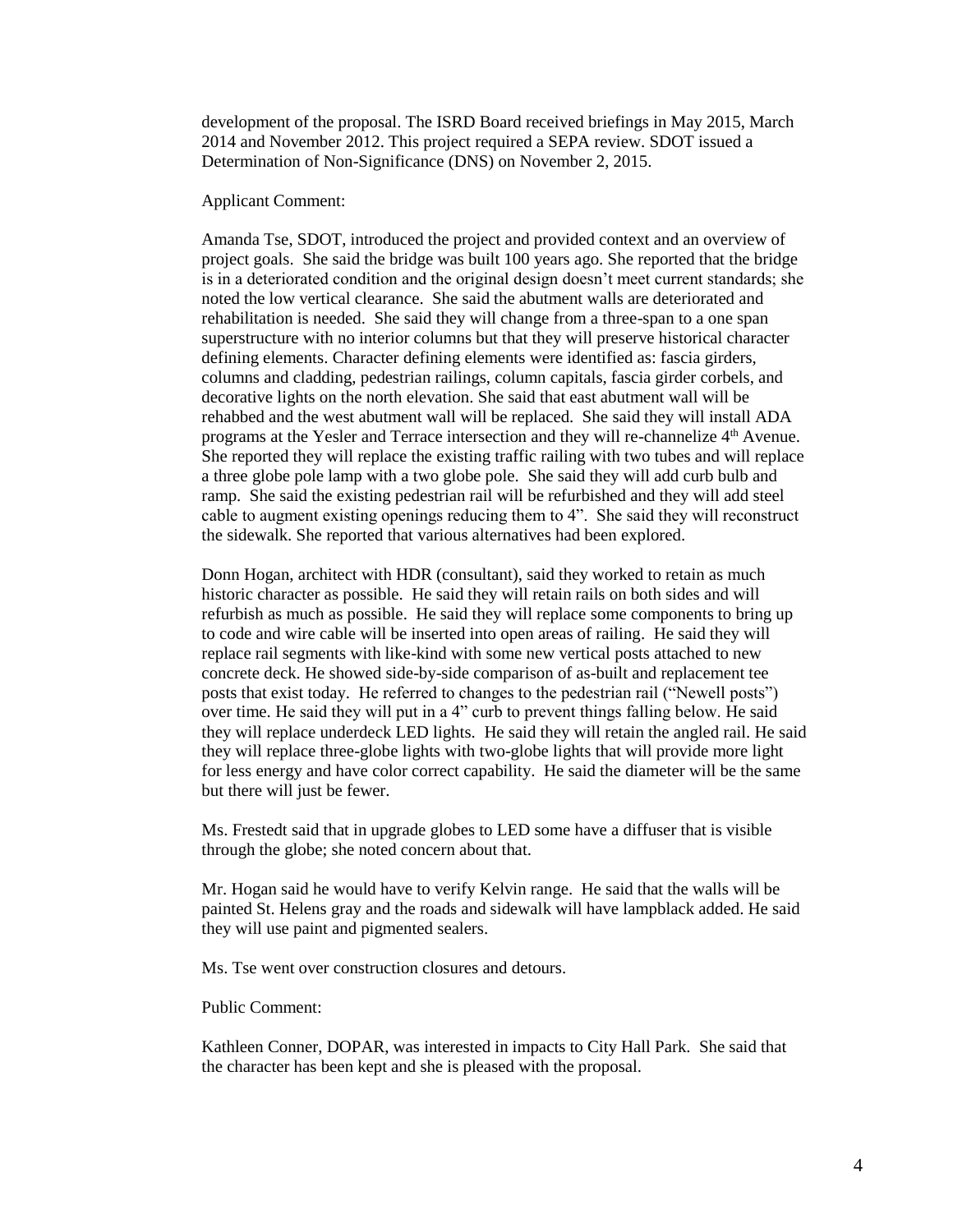Board members asked clarifying questions about the proposed colors and discussed Kelvin levels of the lamps, light quality and diffuser visibility, and decided to leave that to the discretion of the Pioneer Square Preservation Board.

Action: I move that the International Special Review District Board recommend approval of a Certificate of Approval for street use with recommendation that two-globe light be consistent with globe lights in Pioneer Square in color temperatures, laps and diffuser within globe.

The Board directs staff to prepare a written recommendation of approval based on considering the application submittal and Board discussion at the November 24, 2015 public meeting, and forward this written recommendation to the Department of Neighborhoods Director.

The proposed street use/design meets the following sections of the **International Special Review District Ordinance and** a**pplicable Design Guidelines:**

**SMC 23.66.030 – Certificates of approval – Application, review and appeals**

**SMC 23.66.302 – International Special Review District goals and objectives**

**SMC 23.66.334 – Streets and Sidewalks**

#### **Secretary of the Interior Standard**

**#2.** The historic character of a property shall be retained and preserved. The removal of historic materials or alteration of features and spaces that characterize a property shall be avoided.

**#5.** Distinctive features, finishes and construction techniques or examples of craftsmanship that characterize a historic property shall be preserved.

**#6.** Deteriorated historic features shall be repaired rather than replaced. Where the severity of deterioration requires replacement of a distinctive feature, the new feature shall match the old in design, color, texture, and other visual qualities and, where possible, materials. Replacement of missing features shall be substantiated by documentary, physical, or pictorial evidence.

**#9.** New additions, exterior alterations, or related new construction shall not destroy historic materials that characterize the property. The new work shall be differentiated from the old and shall be compatible with the massing, size, scale, and architectural features to protect the historic integrity of the property and its environment.

MM/SC/JW/BG 6:0:0 Motion carried.

## **112415.3 GUIDELINE REVISION WORK SESSION** Deferred.

## **112415.4 BOARD BUSINESS**

#### **112415.5 ARCHITECTURAL REVIEW COMMITTEE**

112415.51 New Century Tea Gallery 416 Maynard Ave. S. – Atlas Hotel Briefing by Ching Chan, SCIDPDA, on proposed installation of an angled canopy (material: PVC) and wall sign to be installed over the storefront.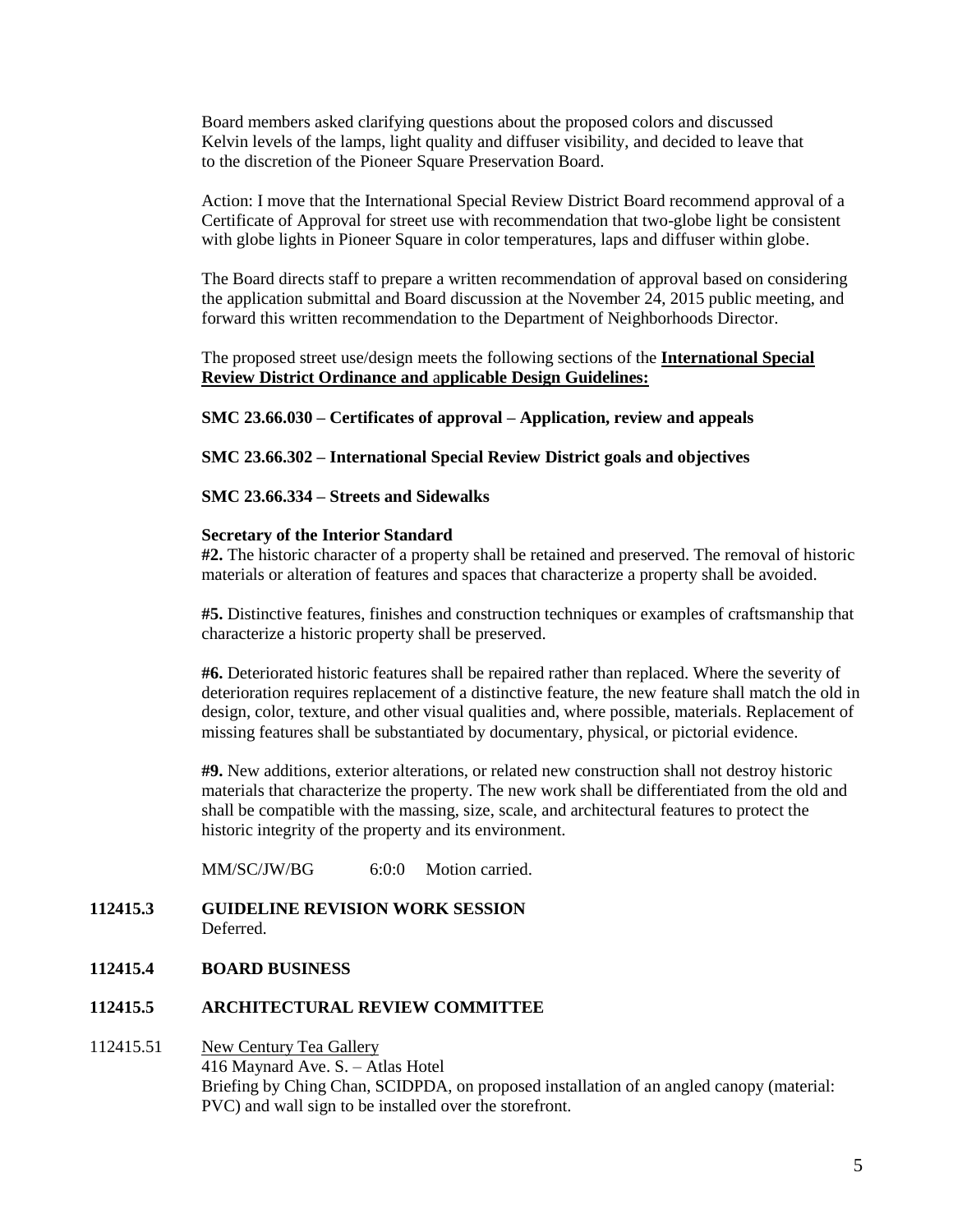Ching Chan explained that OIS funding was received and they propose to improve the storefront, tidy it up and add signage. She said that they are working with the business owner who has expressed concern for proper signage.

Joshua Brevoort, Zeroplus, when through the presentation materials. He said they walked through the neighborhood and looked at other awning examples. He said that tile is preferred but it is expensive and weighty so are looking at metal instead. He said the cedar framing will be exposed. He said they are working with I.L. Gross on the attachment and structural considerations. He explained that they looked at two attachment options depending on what is behind the brick: 1) if there is a concrete frame – they could run steel between window frames through concrete; 2) if it is a grouted masonry wall – they could anchor it using grout and then through-bolt into floor below.

Ms. Ware asked if the brick was historic fabric and noted that the bolt should go through grout joint.

Mr. Brevoort said they could probably do that and said that it is a  $\frac{3}{4}$  diameter rod and the masonry joint will be larger than that. He said a little brick may be destroyed.

Ms. Ware asked what is holding up the brick.

Mr. Brevoort said the transom window is beneath drywall material. He said it is difficult to know what is in there and that is why they have two attachment methods.

Responding to questions about water runoff from the awning / gutter Mr. Brevoort said that it will run off each end.

Ms. Rogers and Ms. Moriguchi agreed that sheeting it off would be preferred over addition of a gutter.

Referring to plans, Ms. Frestedt noted that the code requires that awnings must extend be at least 5' over the right-of-way.

Mr. Brevoort said they could meet code requirements for awning. He said they are at  $3\frac{1}{2}$  with the bracket – so are very close.

Ms. Ware said to show that dimension. She said that if no gutter the way the edge detail is treated - and having some type of edge detail - is important.

Mr. Brevoort said that there will be plywood underneath the metal.

Ms. Rogers said to look at edge detail and how that will impact water runoff. She suggested a dispersed water runoff. She said the materials are appropriate, particularly the wood underneath.

Ms. Moriguchi said they are not introducing a completely new idea and the natural cedar helps.

Ms. Rogers said that they are using metal and not tile and asked if another profile – such as flat or standing seam - might help with drainage.

Ms. Ware said they need to figure out ridge measurement.